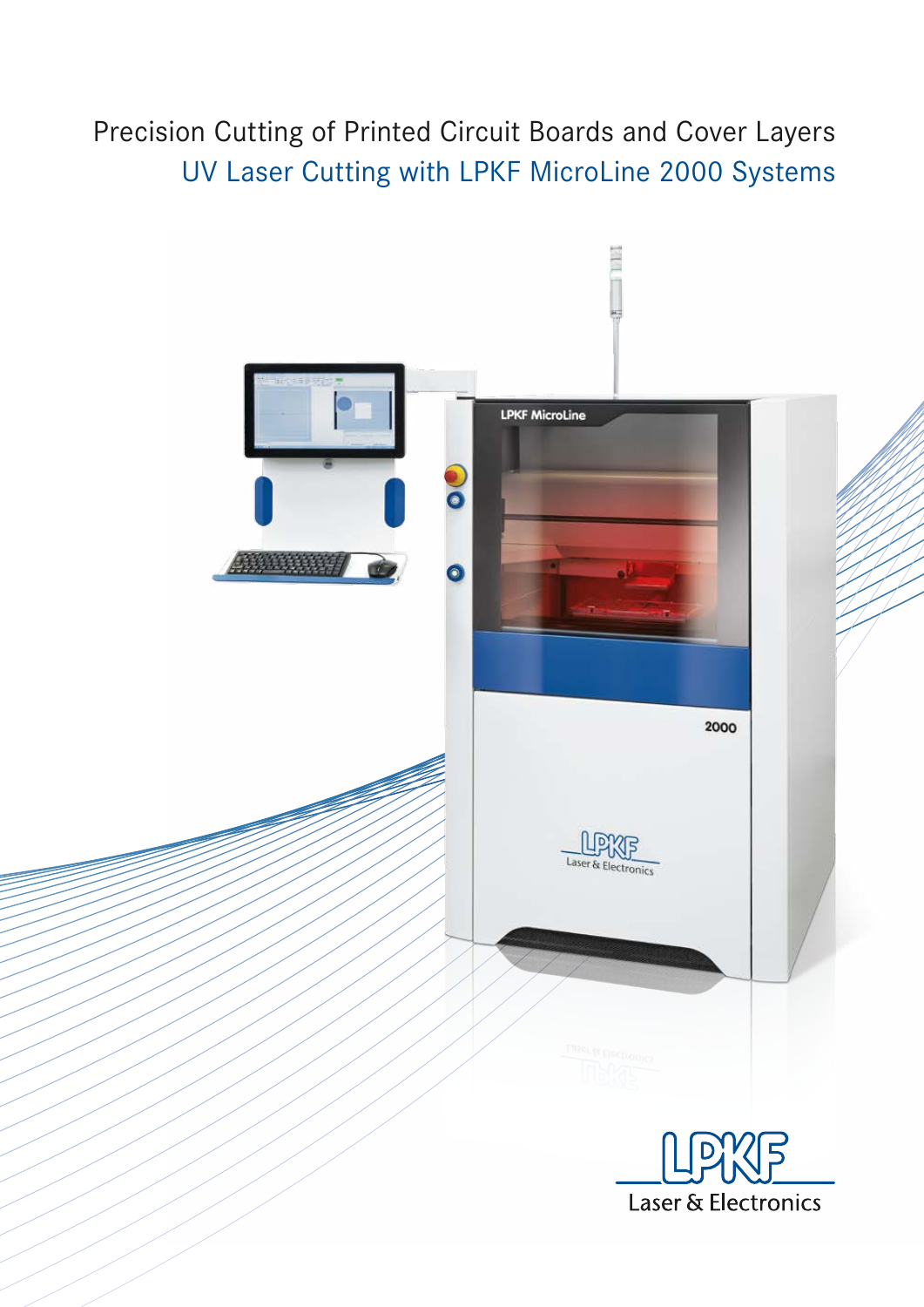# Beaming Cutting-Edge Technology

LPKF UV laser cutting systems quickly, cleanly, and precisely process even highly complicated tasks on printed circuit boards (PCBs). The new MicroLine systems are built on the solid track record of their successful predecessors. They are available in different configurations, customized for the cutting of populated and unpopulated rigid PCBs, as well as flex circuits and cover layers.

#### **No Stress, no Burrs, no Particles**

The LPKF MicroLine 2000 systems incorporate advances in laser technology and mechanical engineering for precision cutting and separating of rigid, rigid-flex and flexible PCBs and cover layers.

LPKF Microline

The MicroLine 2000's UV laser source cuts even complex contours with minimal tolerances. Cutting data can be imported directly from your PCB layout software.

Laser cutting leaves virtually no burrs or particles and does not mechanically stress the material or components.

The heat-affected zone is very small, affecting only the edge of the material.

Particles from the laser cut are cleanly removed by the machine's exhaust system.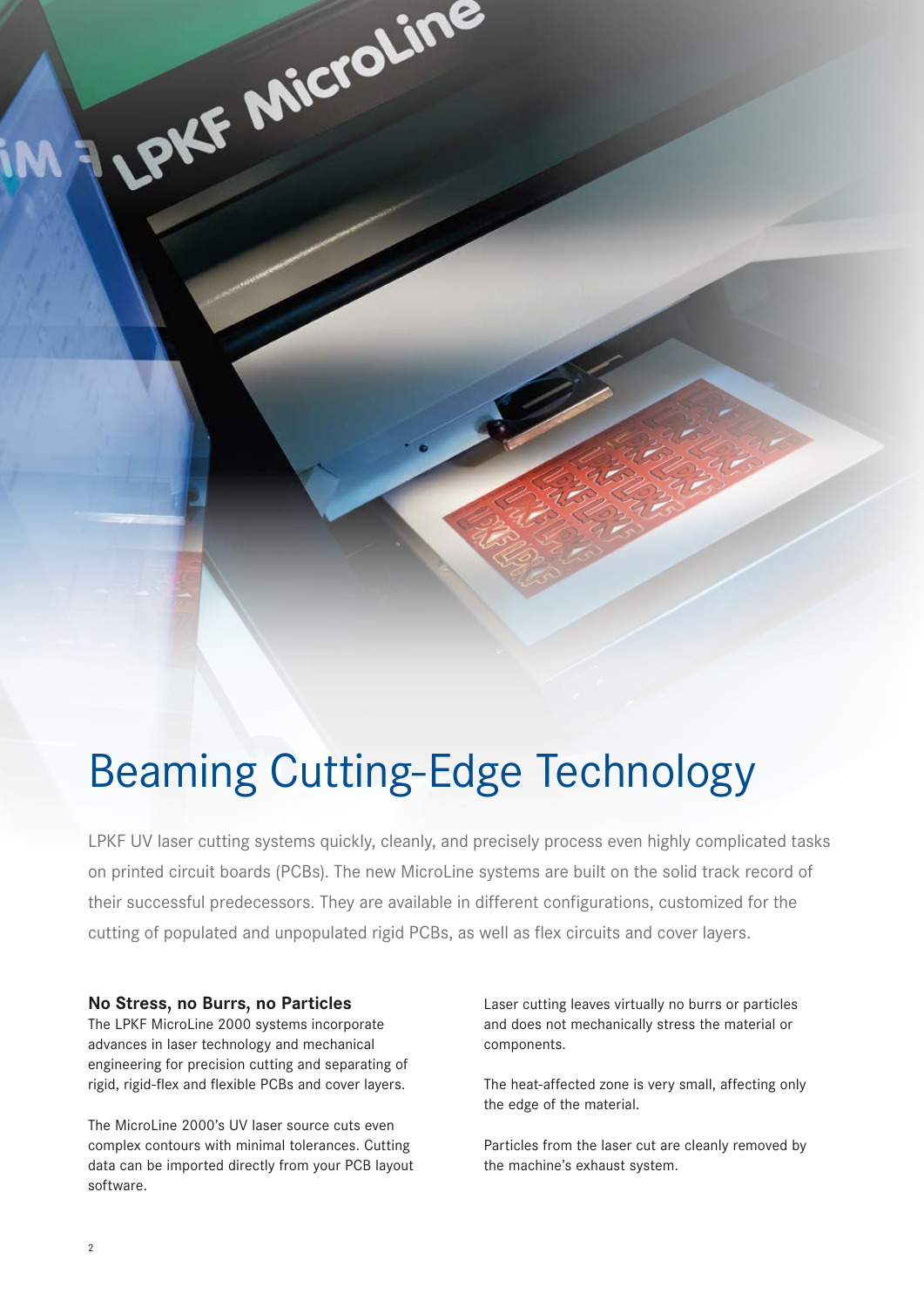- Precision cutting of complex contours
- Working area of up to 350 mm x 350 mm (13.8" x 13.8")
- Low energy and space requirements
- Easy to operate
- Different laser sources available

### **Low Investment and Operating Costs**

The MicroLine 2000 systems are designed for production depaneling and PCB processing. Laser cutting reduces the expense of the consumables typical with mechanical cutting solutions. Additionally, the systems have low energy consumption and take up minimal production floor space. Fixturing is also designed to be simple and economical – either with the MicroLine 2000 P, which is equipped with a vacuum table, or with the S or Ci models, which are intended for inexpensive application-specific fixtures. The MicroLine 2000 Ci is designed as an in-line system.

## **Vision System**

An integrated vision system quickly aligns to programmed fiducial and alignment points. A variety of fiducial options can be used as well as edge detection of routed areas. Calculations can be performed on fiducial data to mitigate rotation and distortion within the material and to even out tolerance differences, thus increasing production yields. The high-speed table, coupled with the new fiducial recognition system, results in superior processing times.

### **Flexible Production**

If the cutting data changes in the circuit board layout, the new contour can be produced quickly on the MicroLine 2000 systems. UV laser cutting creates new freedom in production planning, from prototypes to manufacturing – production on demand.

### **Easy Programming and Setup**

The core of a laser cutting system is its software. The MicroLine 2000 systems include field-tested CAM software. LPKF CircuitMaster software is optimized for processing speed and intuitive operation, allowing you to import files directly from your design software and storing projects for easy access on the production floor. CircuitMaster provides for various user levels, from one button operation to complete access to all process parameters.

All MicroLine 2000 systems incorporate a fully automated hood and viewing window. This provides a safety interlock to ensure operator safety and a full laser class 1 enclosure while the laser is on.

### **Traceability Package**

The MicroLine 2000 systems are able to write and read marks such as 1D and 2D codes on the substrate. For small parts especially, the laser is the best tool to mark brands permanently and to identify your components, eliminating consumables to save money. The traceability package supports logging as well as good/bad board recognition and processing.

### **Laser Power Options**

LPKF builds and implements a proprietary line of UV lasers designed specifically for the needs of laser cutting and PCB processing in the electronics industry. The MicroLine 2000 family can be equipped with 10 watt or 15 watt UV lasers. The 10 watt source is most effective at cutting through flex, rigid flex, and rigid materials up to a thickness of around 0.8 mm. The 15 watt laser not only increases throughput on these materials, but can handle thicknesses of up to 1.6 mm or higher (depending on substrate).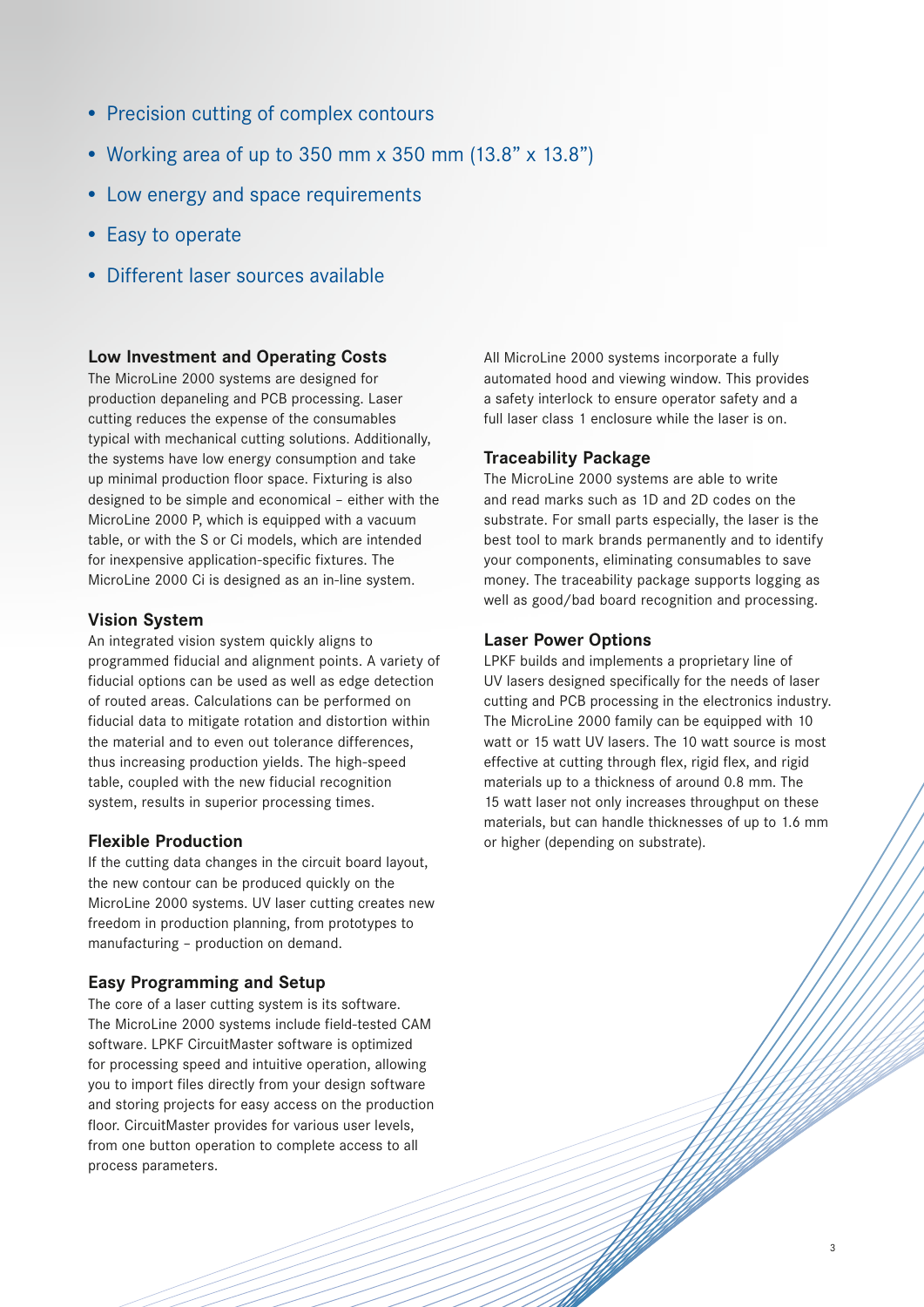

# MicroLine 2000 S and Ci – Cutting Assembled Circuit Boards

### **Stress Free Cutting**

The UV laser cuts with minimal thermal stress and no mechanical stress. Higher density arrays increase throughput while the lack of stress on the board works to increase yield.

Populated boards are easily processed with custom fixtures on the MicroLine 2000 S and Ci systems. Simple and inexpensive production fixtures can be made to depanel boards that have components on both sides of the substrate.

The MicroLine 2000 S and Ci systems provide clean cuts in FR4, FR5, and CEM materials. Further materials include polyesters, ceramics and other RF-materials.

![](_page_3_Picture_6.jpeg)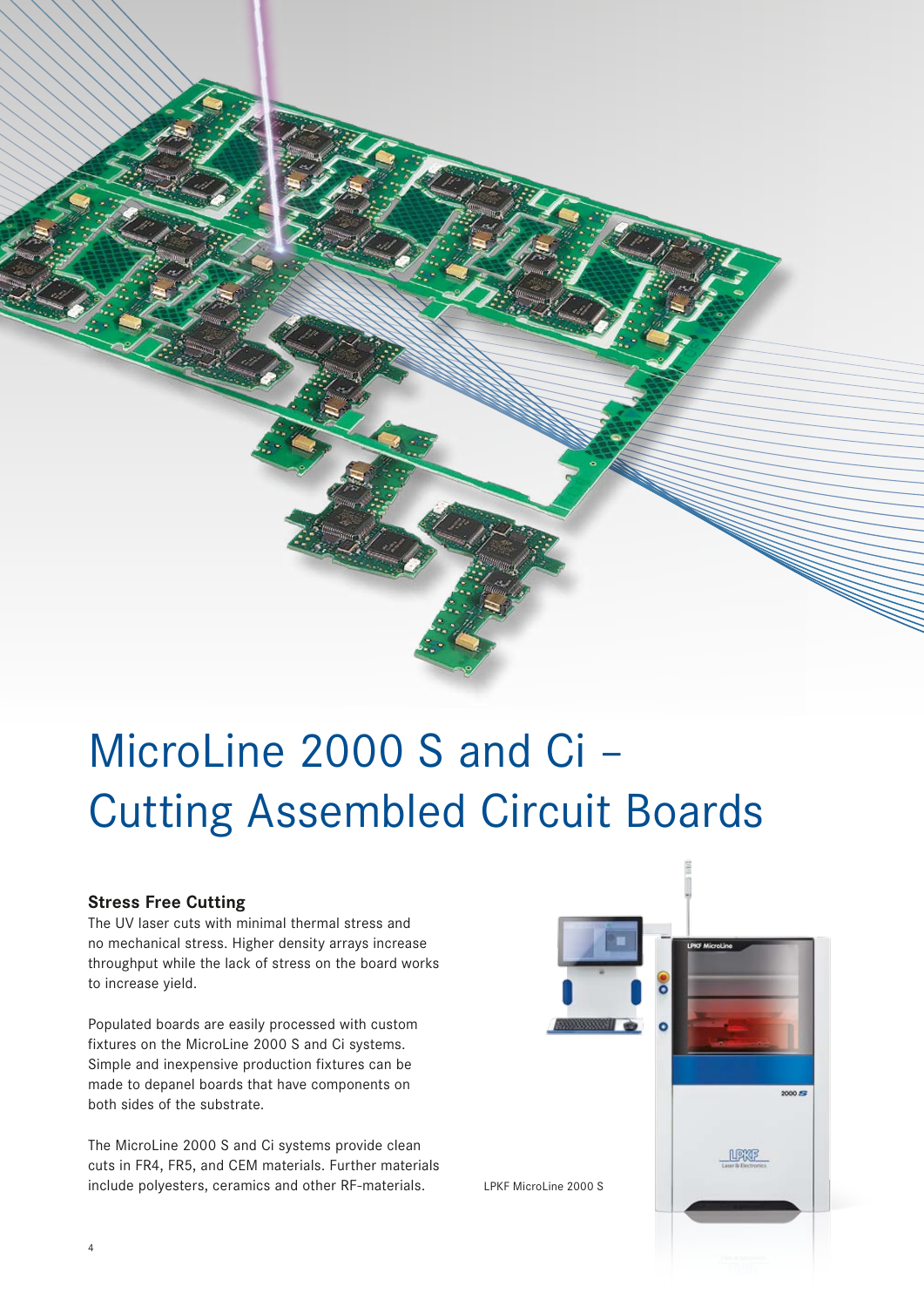- Stress-free cutting
- Close to tracks or components
- Optimal utilization of the substrate
- Highly dynamic XY-table for custom fixtures

![](_page_4_Figure_4.jpeg)

## **Perfect Integration in Production Lines**

The MicroLine 2000 Ci features integrated feed conveyors and SMEMA-compatible interfaces. The system's architecture allows for transportation of the applications through the machine.

![](_page_4_Figure_7.jpeg)

The laser beam creates minimal cutting channels with a very small heat-affected zone. The diameter of the focused laser beam is just 20 µm.

![](_page_4_Picture_9.jpeg)

High quality UV laser depaneling ensures clean cutting channel side walls. Compared to  $\mathsf{CO}_2$  laser processing, carbonization is virtually eliminated, increasing the breakthrough voltage threshold.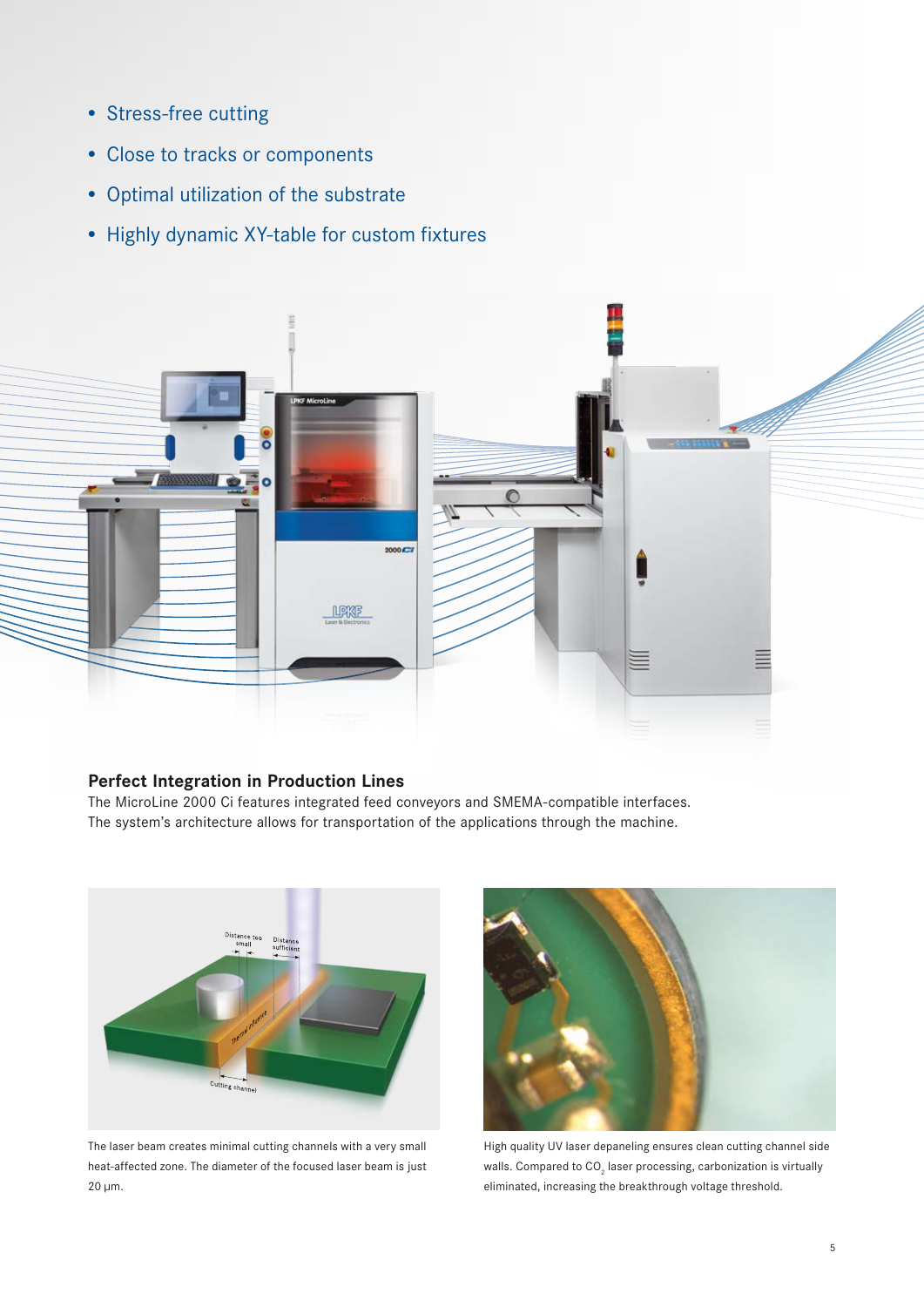# MicroLine 2000 P – For Flex PCBs, Cover Layers, and Unpopulated PCBs

## **Growing with the Tasks**

The LPKF MicroLine 2000 P is optimized for processing of unpopulated materials. The integrated homogenous exactly levelled vacuum table creates a simple and effective fixturing platform. The easy-to-use software and programmable tool path allows a quick setup and production for projects of all sizes. Such as:

- Separating or cutting of thin flexible substrates, with or without conductor networks (e. g., cover layers and flex circuits)
- Hole cutting in rigid or flex materials
- Pocket creation in various substrates

Precision is the main focus: UV laser cutting allows for maximum use of the base material and production time. The narrow beam width requires minimal space for tool paths and eliminates buffer zones for mechanical stress – making it possible to add more boards per panel.

## **Drilling, Cutting and Ablation**

In addition to cutting/drilling the laser can be programmed to ablate a defined amount of material to reach a desired depth. Furthermore, delicate operations such as skiving and decapping are also possible with this versatile tool.

- Complex contours in organic and inorganic material
- Stress-free cutting, drilling and ablation
- No dust, no burr
- Precision vacuum table

![](_page_5_Picture_13.jpeg)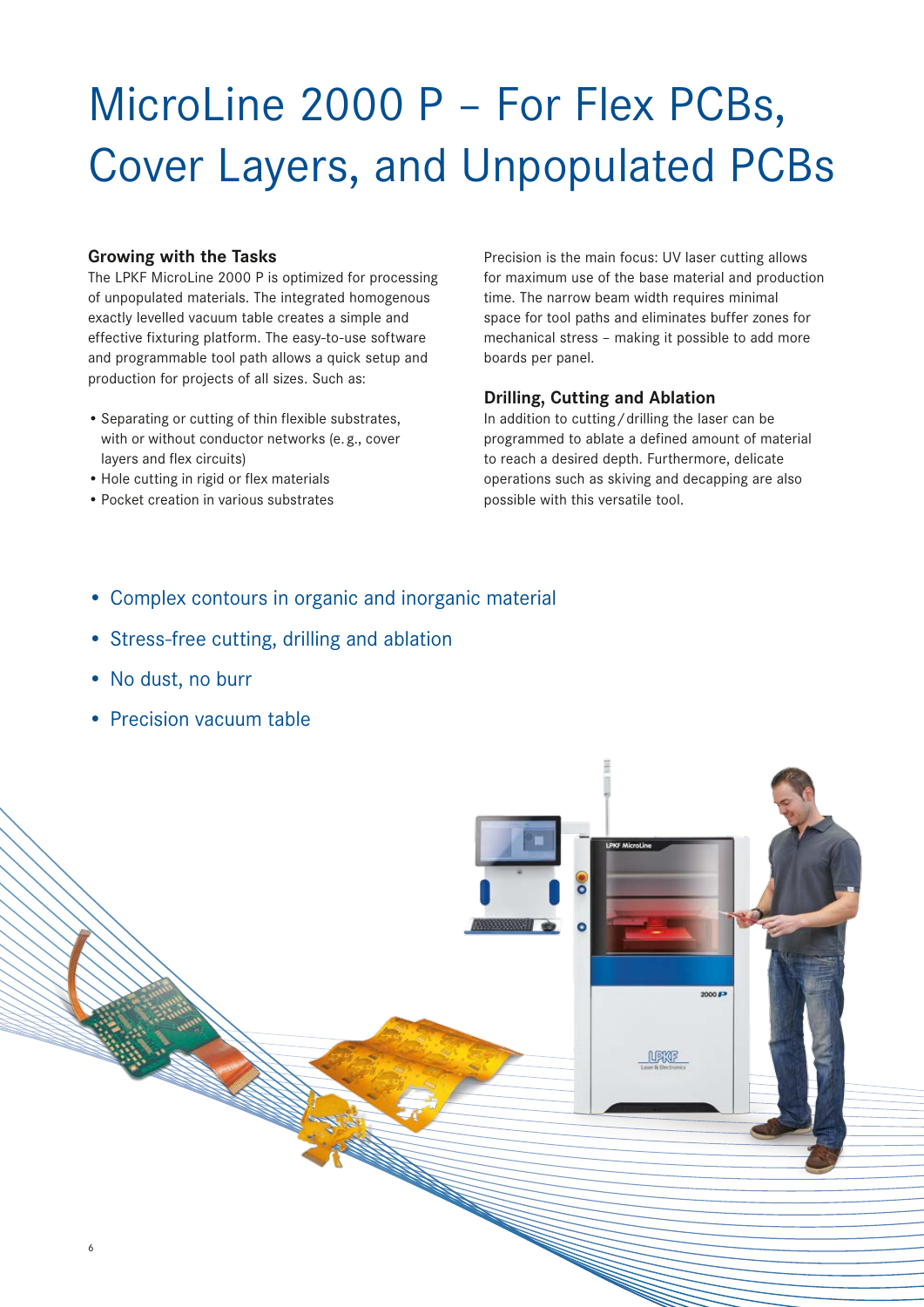## **Additional applications for UV Laser Systems**

LPKF UV Laser cutting systems are used extensively in the cutting of PCB materials. Other applications include:

![](_page_6_Picture_2.jpeg)

![](_page_6_Picture_4.jpeg)

Cutting, drilling and engraving of unfired ceramic (green tape)

![](_page_6_Picture_6.jpeg)

Singulating IC Packages such as Multi-Chip-Modules (MCM) and System-in-Package-Modules (SIP): Curved cuts through compound materials that include thermosetting plastics, FR4 and copper.

![](_page_6_Picture_8.jpeg)

Scoring, drilling and cutting of fired ceramics **High-precision structuring of metal layers on ceramics** High-precision structuring of metal layers on ceramics

![](_page_6_Picture_10.jpeg)

Processing of TCO/ITO layers without damaging the substrate

![](_page_6_Picture_12.jpeg)